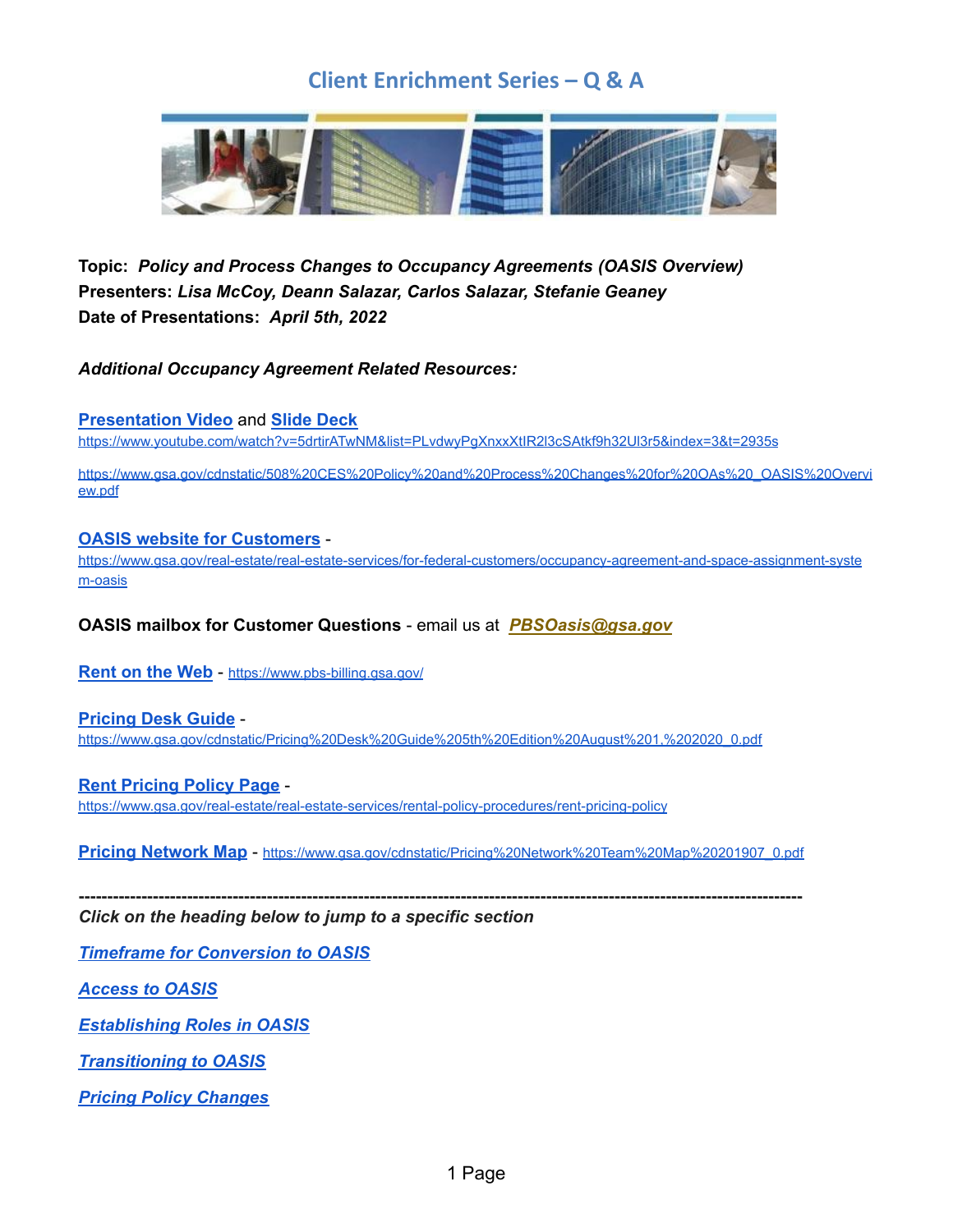*Reviewing / [Approving](#page-5-0) OAs*

 *OASIS [Navigation](#page-7-0) / System Mechanics*

 *OASIS and Rent Estimates, [Budgeting,](#page-9-0) Billing, and Rent on the Web (ROW)*

 *Releasing, Requesting and [Non-Cancelable](#page-12-0) Space*

*[Miscellaneous](#page-13-0)*

#### <span id="page-1-0"></span> *Timeframe for Conversion to OASIS*

#### *Q1. When does OASIS go live?*

 *A. Current estimated deployment is April, 2023.*

#### <span id="page-1-1"></span> *Access to OASIS*

#### *Q1. Would everyone need to have OASIS installed on their computer?*

A. OASIS users will access the system over the internet via a web browser; it will not be installed on *individual computers.*

#### *Q2. Since OASIS is within TRIRIGA, will GSA's OASIS system sync with CBP's version of TRIRIGA?*

 *A. OASIS is built on TRIRIGA's platform, but it is a separate system with different customizations.* There will be no syncing of data between systems in the initial deployment of OASIS, nor are there  *any plans at this time to sync data directly.*

#### *Q3. Does OASIS correspond with the Judiciary's program JSpace?*

 *A. Both OASIS and JSpace are built on a TRIRIGA platform. However, they have different data definitions and functionality customizations.*

#### *Q4. How can users be changed if someone leaves the agency?*

 *A. OA Ordering Officials will be able to change user roles and assign roles once an employee obtains a Max.gov account.*

#### *Q5. How soon should an OMB Max.gov account be set up?*

A. GSA will contact agencies this fall to solicit user names. Max.gov should be set up at that time.

#### *Q6. Are the eOA user permissions automatically transferred to OASIS or are new permission requests required?*

 *A. New accounts will be required for OASIS.*

### *Q7. Will OASIS be accessed through the GSA Portal?.....like RETA, ROW, etc?*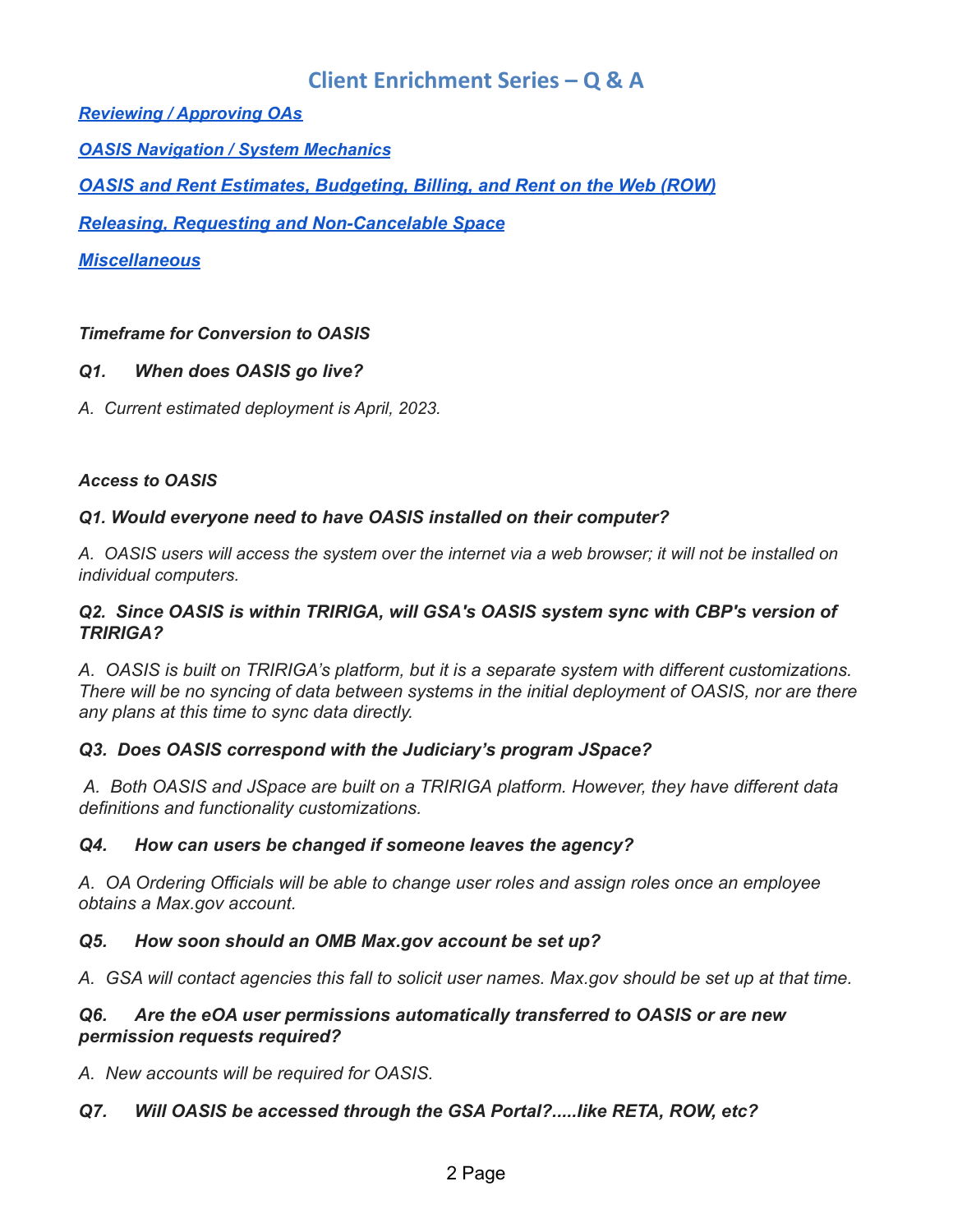*A.Yes.*

#### <span id="page-2-0"></span> *Establishing Roles in OASIS*

#### *Q1. Who (at each Agency) will PBS request specific user names from for access to OASIS* in Q1 FY23? I currently use ROW to access Rent Bills for my Division and want to make sure I  *will be able to access the new OASIS.*

A. GSA is still in the planning stage of customer user roles set up. More details will be available this *summer.*

#### *Q2. Can you assign different approvers based on AB code?*

 *A.Ordering Officials will be assigned by AB Code. Users can have multiple AB codes assigned to them.*

#### *Q3. Can we have ordering officials for different parts of the agency?*

A. User roles are based on your agency bureau code (AB code) and any ordering official for an AB code will have access for all OAs under that AB code. The user can sort and filter based on  *different data fields to only work on OAs under their area.*

#### *Q4. Are you able to give people limited approval authority (e.g. if a Real Estate Contracting Officer's warrant allows them to only approve contracts for up to a certain amount)?*

 *A. Unfortunately, no. Users will need to self-monitor and control for any individual agency approval requirements.*

#### *Q5. With the customer identifiers, will you be able to change them later or will they be permanent once you approve the OA?*

 *A. You will be able to edit them.*

#### *Q6. The review and approval process for OAs for my agency involves individuals from two different groups. Will multiple accounts be required for OASIS to view the OAs?*

A, If a user wants to view OAs in OASIS, they will require a read-only account at minimum. If they  *want to be the person to click the "Approve" button, they need an Ordering Official account.*

#### *Q7. Will we have the ability to give users that are not in our agency read capability?*

 *A. All users must qualify for a max.gov account. Agencies may grant access to others with a business need (i.e. auditors, consultants) in consultation with GSA.*

#### <span id="page-2-1"></span> *Transitioning to OASIS*

#### *Q1. Will existing OAs transition to OASIS?*

 *A.Currently billing OAs will be transitioned to OASIS.*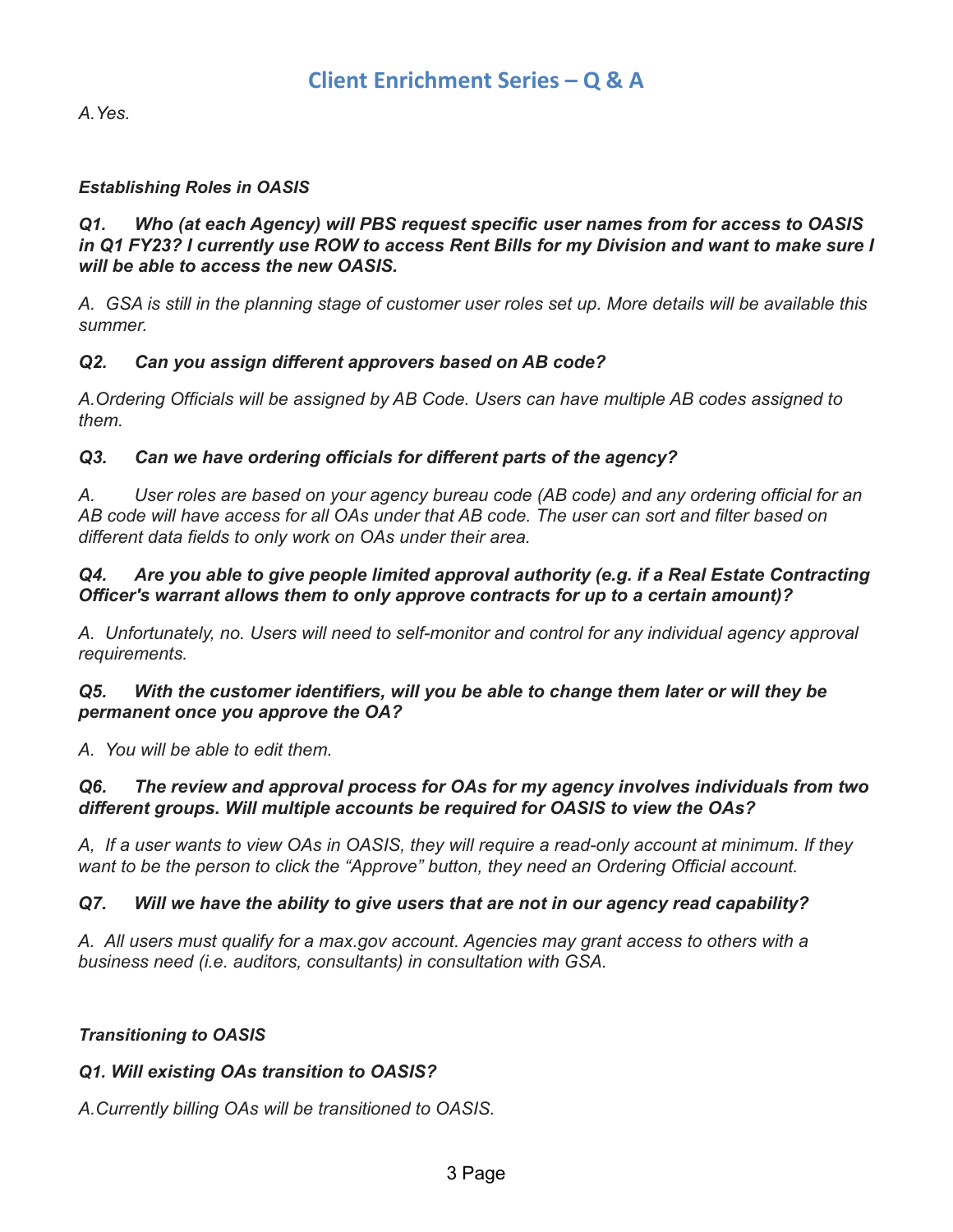#### *Q2. Will OASIS have an archive with current and past OAs? How do we retrieve old OAs if eOA goes away?*

 *A. OASIS will have currently billing OAs, but will not have terminated or closed OAs. Agencies should ensure they have historical data on any terminated or closed OAs prior to OASIS deployment.*

#### *Q3. Will OASIS not only host the customer approved/executed OA, but also the most recent version updated by GSA? How does OASIS track draft OA revisions?*

 *A.OASIS will host the currently billing OA data, customer approved OAs, and any OAs that have* gone to the customer for approval. Each time an OA is modified and sent to the customer for review it will get a new version number. You will be able to track which changes are currently billing, which  *are approved but awaiting a project completion/occupancy, and which are pending your approval. .*

### *Q4. Will OASIS produce draft OAs for new space requests?*

A. OASIS will hold all OAs. A new OA will not be created until a space request gets to the award *stage.*

### *Q5. Will OASIS show the annual rent for each year?*

A.Each rate will display the annual rental amount for that rate as well as the effective and expiration  *dates. You can sum all rates to reach the total annual rent for the OA.*

#### *Q6. Will the OA numbering format change or is it staying the same? (Asking because we validate using the format in our database).*

 *A. The OA numbering format (e.g., ADC12345) will stay the same.*

#### *Q7. With the clauses and ad-hoc clauses being removed in OASIS, does that mean the cancellability of the OA is no longer dependent on the type of space being leased?*

 *A. Cancellation rights and policies are not changing and the PDG sections on cancellation rights still apply. Your OASIS OA will indicate if a space is cancellable.*

#### *Q8. With the removal of ad hoc clauses from the OA where will those agency specific clauses or specific terms be documented and made a part of the agreement?*

 *A. No, agency specific clauses will no longer be included in occupancy agreements. Most information on current agency specific clauses will be present in the OA for all agencies (tenant improvement information most commonly).*

#### *Q9. With ad-hoc clauses being removed, how will items that were previously recorded in an ad-hoc clause (that were not in conflict with either GSA pricing policy nor any GSA policy); however were previously used to memorialize an item agreed upon between GSA and client agency, now be memorialized?*

 *A. GSA is looking at different documentation methods for information that was previously added to the OA through ad hoc clauses to identify the appropriate place for this information.*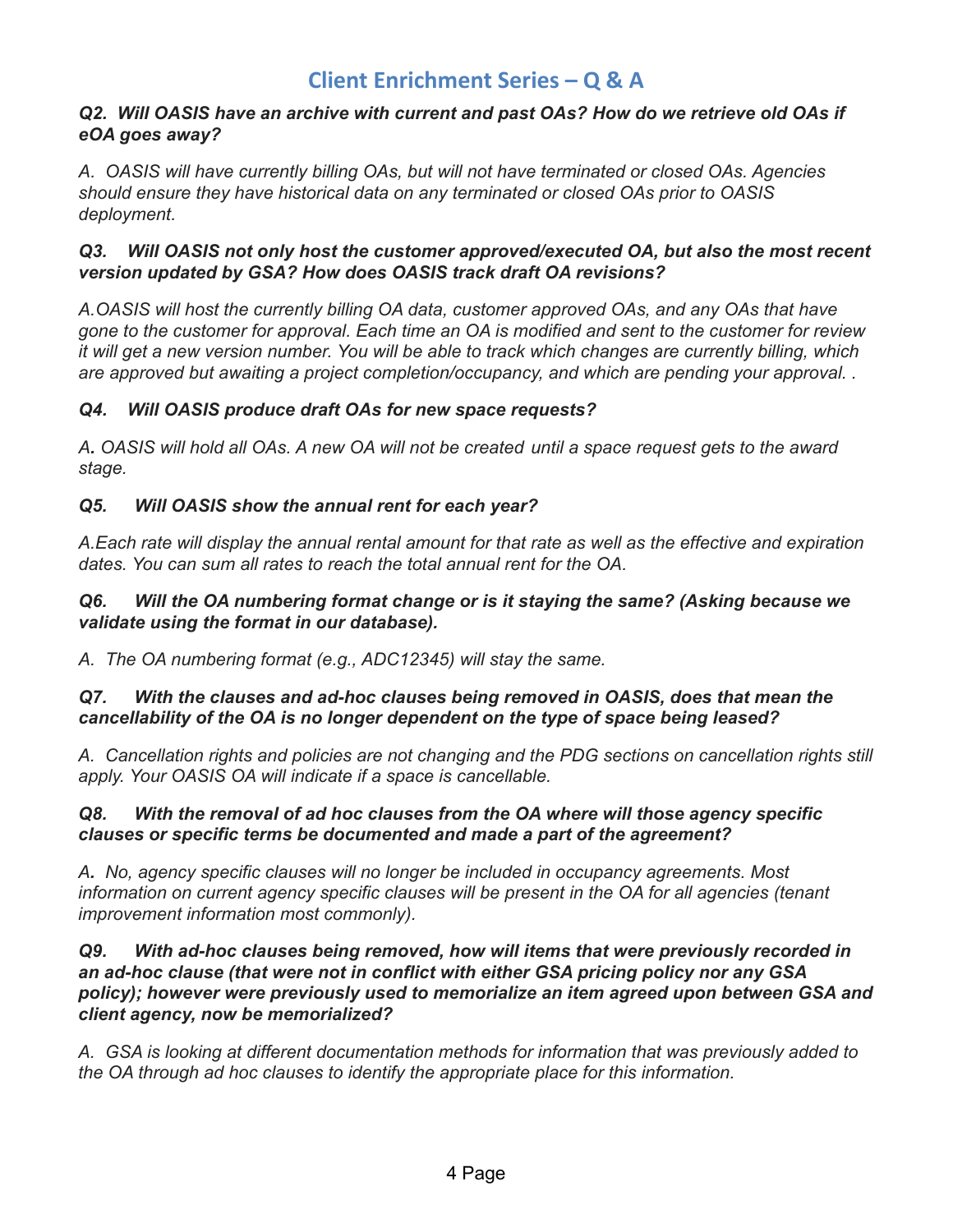#### *Q10. What about ad hoc clauses, knowing of any free rent periods, etc.? All of this affects how an agency formulates a rent budget.*

 *A. There will be limited clauses for situations like free rent. See slide 14.*

 *Q11. Currently, ad hoc clauses in Administrative OAs (Federally owned) cannot be revised for corrections and/or to update so that they are current and applicable to the OA change. Will revisions be allowed for these Administrative OA ad hoc clauses in OASIS?*

 *A.OASIS will not have ad hoc clauses.*

#### *Q12. Ad hoc clauses are needed for us when the number of parking spaces provided in the lease are more than the official number. How do we address or notate this?*

A.Parking spaces are only included in the OA when they are assigned to the agency and part of their rent. If the lessor provides other spaces available for the Government's use but not assigned or  *charged to an agency they should not be recorded on an Occupancy Agreement.*

#### *Q13. What about Security Clauses?*

 *A. All standard clauses will be incorporated in the Pricing Desk Guide.*

#### *Q14. Will the OASIS system include ware yard and/or warehouse space, which right now it doesn't track those types of spaces, which makes life more difficult for us that track all space types within GSA leases?*

A. Yes! Each space type will be identified within the OA record. If different spaces are billed at  *different rates, each will also be broken out and the rate for that space type displayed.*

#### *Q15. How will I be assured that OAs are frozen...is there a proof of work time stamp?*

 *A. OASIS does include timestamps and each stage is recorded as it moves through the workflow.*

#### *Q16. How do we get current copies of our OA and its versions?*

A. You will be able to download a pdf of each OA in OASIS and a new download will be available  *for each OA sent for your approval.*

#### <span id="page-4-0"></span> *Pricing Policy Changes*

#### *Q1. What is the latest edition of the PBS Price Guide?*

 *A. The Pricing Desk Guide 5th Edition is the current version: [https://www.gsa.gov/cdnstatic/Pricing%20Desk%20Guide%205th%20Edition%20August%201,%202](https://www.gsa.gov/cdnstatic/Pricing%20Desk%20Guide%205th%20Edition%20August%201,%202020_0.pdf) [020\\_0.pdf](https://www.gsa.gov/cdnstatic/Pricing%20Desk%20Guide%205th%20Edition%20August%201,%202020_0.pdf)*

#### *Q2. When can we expect the new PDG?*

A. Currently targeting October 1, 2022 (start of FY23).

#### Q3. Will all the OA / OASIS changes be detailed in future versions of the Pricing Desk Guide?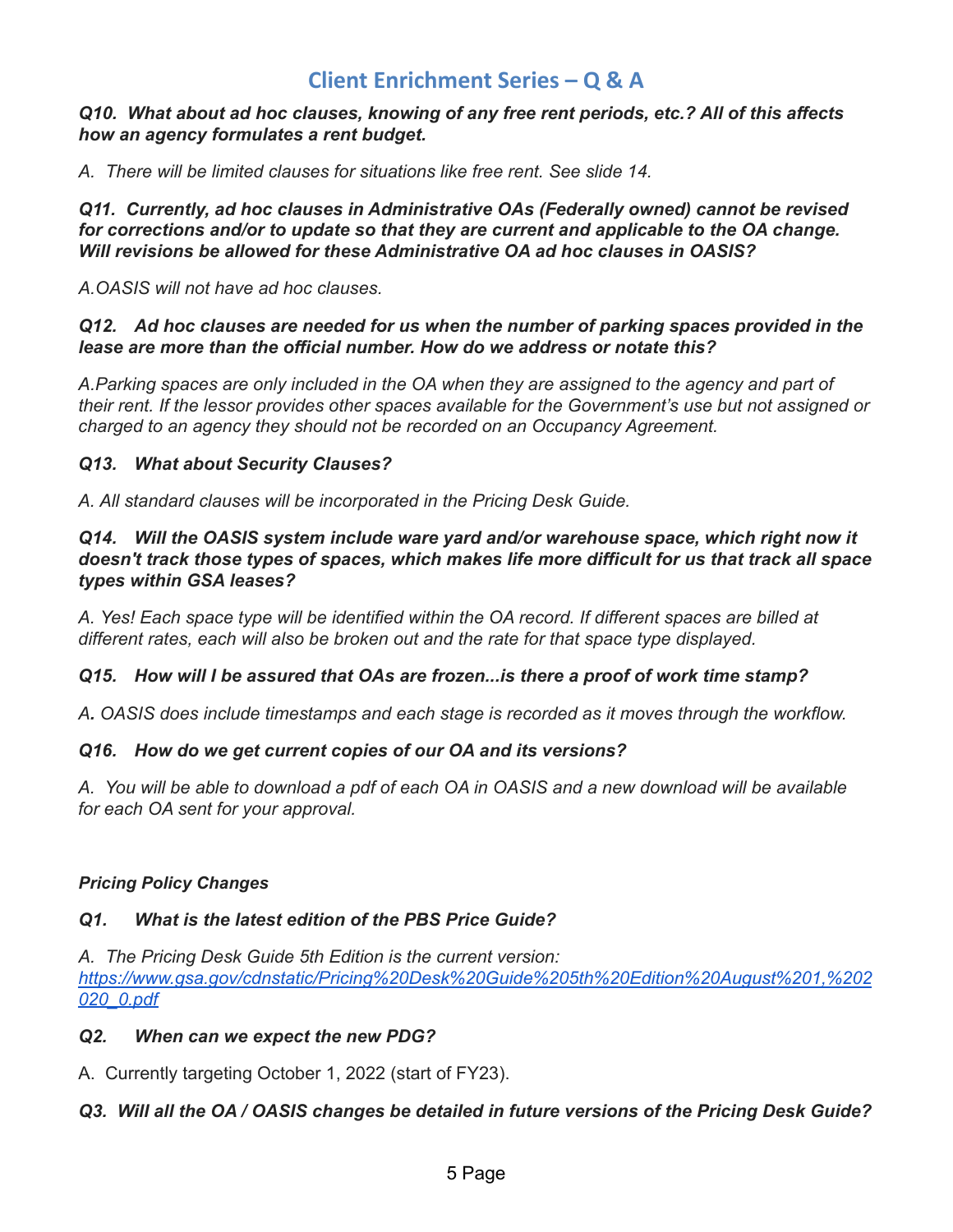*A. Any policy changes associated with the OA changes will be detailed in future versions of the Pricing Desk Guide. The Pricing Desk Guide will not reference specific OASIS processes; those will be included in the user manual.*

#### *Q4. What process is used to ESCALATE rental rates? Can we see the OMB inflation factor that you use for us to project?*

 *A.Yes the OMB escalation factor is public and will be visible in OASIS. Each year's factor is available once the Rent Estimate is published.*

#### *Q5. Will customers be advised of shell rate increases? Will the shell rate stay constant for a 5 year term?*

 *A. Shell rates in federal space are set for 10-year terms. Customers can view the shell rate expiration dates in OASIS and view the current rates once updated.*

#### <span id="page-5-0"></span> *Reviewing / Approving OAs*

#### *Q1. Will the new site show the "signed/electronic signature" on the OA? (In eOA, there's no name or signature in the agreement).*

A. Yes, all OAs will be approved electronically by a named person that is saved in the record. There  *will not be a signature graphic though.*

#### *Q2. Is OASIS appropriate for portfolio level review, or is it more targeted to the transaction and getting the OA in place for renewal purposes?*

A. Both are supported by OASIS. Portfolio level reviewers will most likely be read only users and  *OA Ordering Officials will review and approve OAs at a transaction level.*

#### *Q3. How is the requirement to use G-Invoicing for all intra/inter-agency transactions going to impact OAs and/or OASIS?*

 *A. The G-Invoicing requirement does not affect OAs or OASIS. The earliest GSA would use G-Invoicing for rent is November, 2024, which is the currently estimated target date.*

#### *Q4. I am an approver/signatory of OAs for my Agency. Do I have to be registered in any particular system now so that OASIS access follows through?*

A. There is no action at this time. GSA will reach out to agencies in the fall for user names.

#### *Q5. Will draft OAs be in OASIS for approval? What is the process for reviewing these draft OAs?*

 *A. Yes, you will receive OAs in OASIS for approval. As now, each agency determines their own process for reviewing OAs. OASIS allows multiple users to view OA data, and users can create a* pdf and circulate it internally as well. Once reviewed, a user with the Ordering Official role clicks.  *"Approve" and the process is complete.*

#### *Q6. Typically, GSA signs the OA before forwarding to the Client agency for approval. Are the OAs in OASIS already executed by GSA?*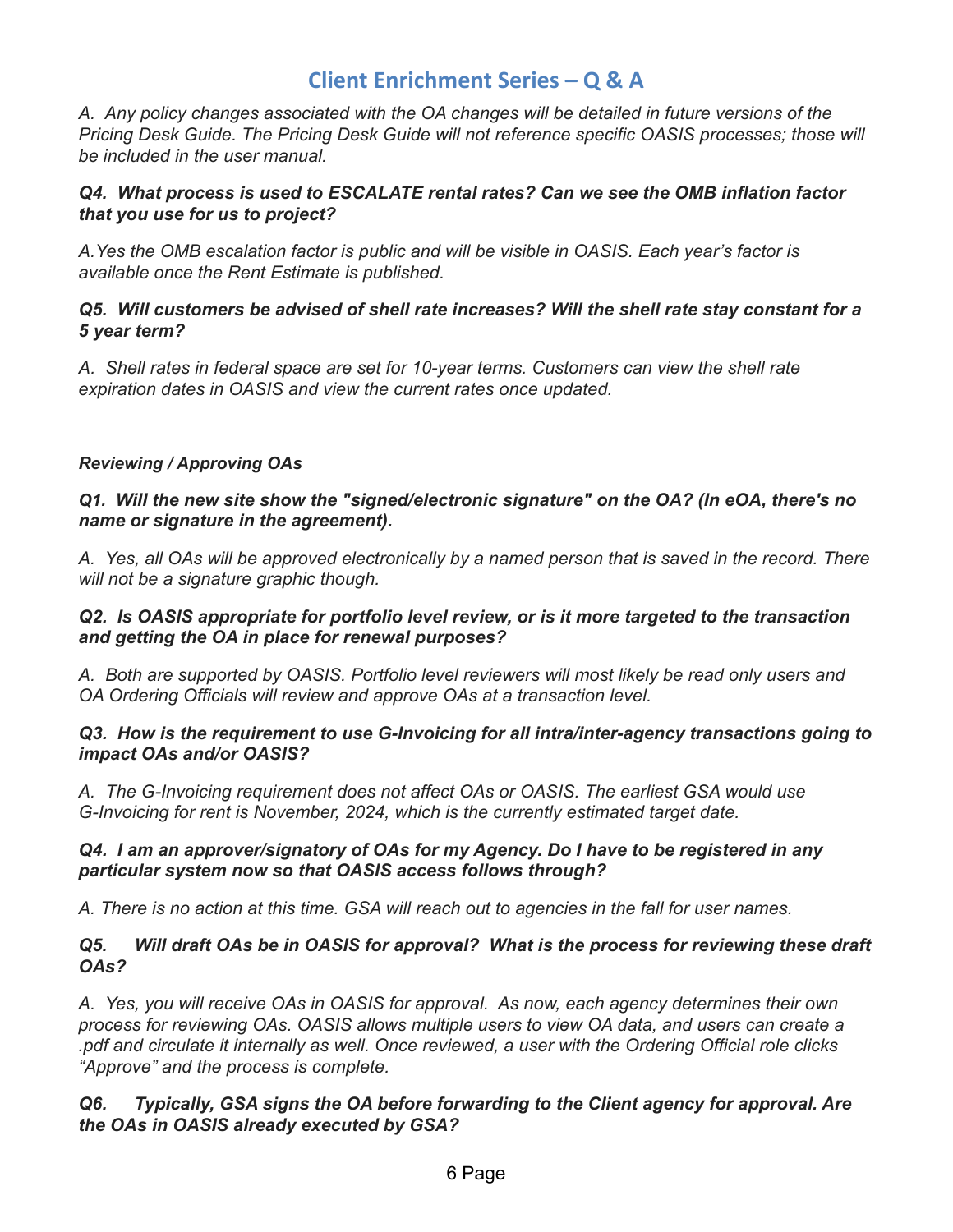*A. The OAs will no longer contain signatures. The system approval will be the official approval.*

#### *Q7. Will OASIS allow for digital signatures like eRETA?*

A. The OAs will no longer contain signatures. The system approval will be the official approval. Any  *OA sent by GSA should be considered approved by GSA.*

#### *Q8. Will OASIS have a termination date, so we don't have to calculate it ourselves?*

 *A. Yes!*

#### *Q9. OA approvals will be required in the system, correct? Wet signatures will not be an option?*

 *A. Correct, OA approval must be in the OASIS system. The agency can have an internal process* that prints the OA summary and physically signs it for your own records, but GSA needs someone to  *click the "Approve" button.*

#### *Q10. Will we be able to share or forward the OA for others to review?*

A. Yes, you can forward the OAs to other OA Ordering Officials. Anyone with Read Only access can  *also view the information.*

#### *Q11. Is there a limit to the number of times that you can transfer the OA?*

*A. No.*

#### *Q12. Will a space request that develops into an OA be done in OASIS?*

 *A. Space requests are not included in OASIS.*

#### *Q13. Will a recommendation letter also be sent with the interim (pre-award) OAs?*

A. We are unsure what is meant by a recommendation letter. OAs will be sent prior to lease award based on the "best and final" lease negotiation and should reflect the amount that will be billed with  *the exception of any change orders that occur during buildout.*

#### *Q14. Once OA is approved by the Agency, how can the Agency distribute from OASIS to all appropriate Agency parties?*

A. All read-only users can view the OA in the system or the OA can be downloaded in pdf format  *and distributed outside OASIS.*

#### *Q15. Can we attach documentation to the OA or space request?*

 *A. No, customers cannot attach documents to OAs; OASIS does not handle space requests.*

#### *Q16. If management prefers PDF to route & sign, can it be uploaded into OASIS?*

A. The customer can create a PDF if desired, to route and sign for internal filing, but the signed pdf  *cannot be uploaded. The Approver must hit the "Approve" button in OASIS.*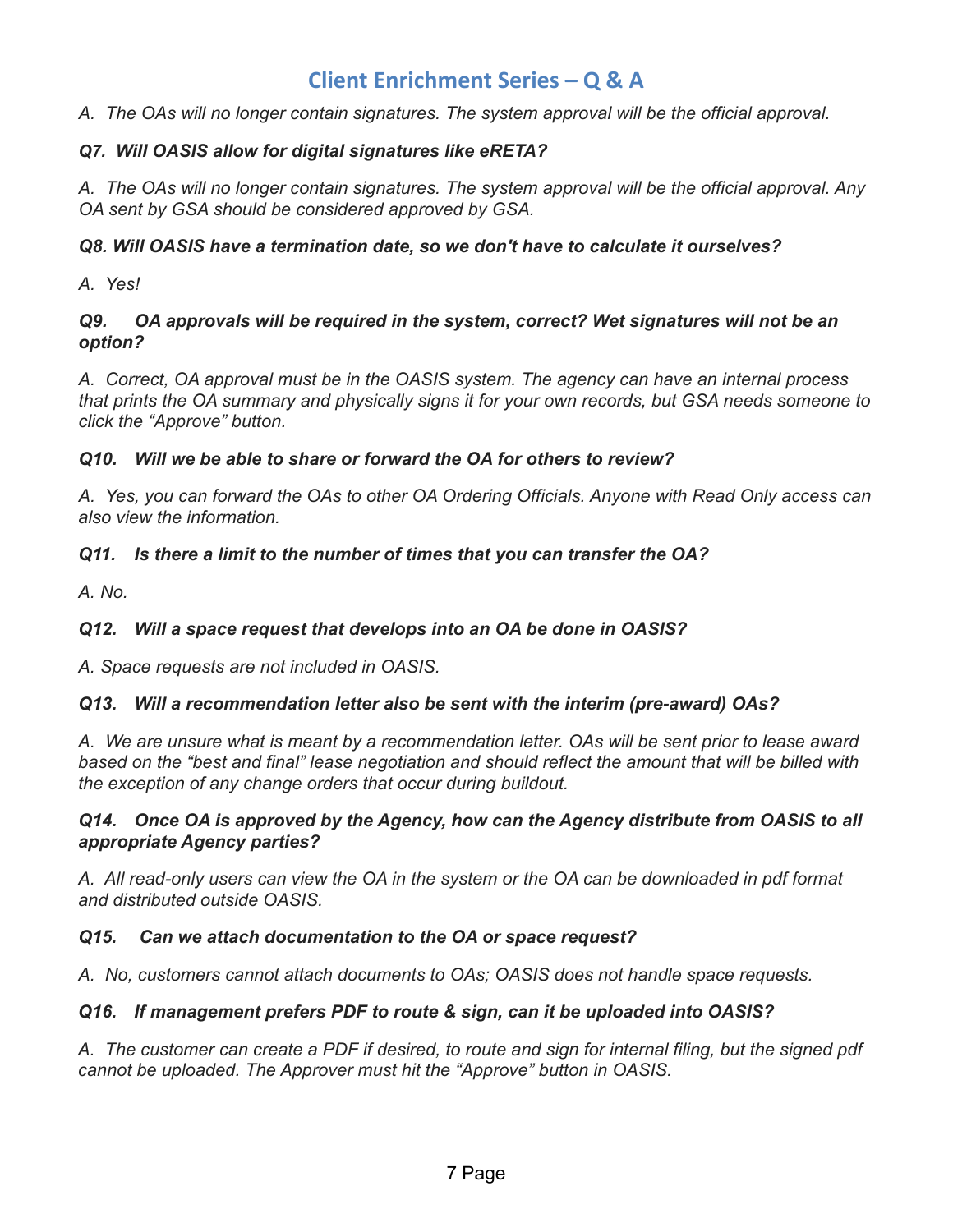#### *Q17. Can a "view only" OASIS user request clarifications of GSA prior to sending the OA to the designated agency Ordering Official for approval?*

 *A. Only those with an OA Ordering Official role can request clarification on a specific OA under review.*

#### *Q18. How much lead time should be factored in for OAs e.g., from request through award?*

 *A. Since OAs represent the final negotiated deal that GSA obtained and are the final step before* awarding we ask that these be reviewed timely. Our initial expectation is that OAs can be reviewed  *and approved within 3 weeks. Note- the volume of OAs sent will be greatly reduced and will be based on the actual costs instead of estimated costs or project assumptions.*

 *Q19. A question regarding signing OAs in OASIS. Although there was a question from the group about "Users" and signing OAs, is there a way in OASIS that is similar to eRETA for signing documents that do not need user rights. Similar to a "docu-sign" capability? This would be of great value instead of downloading and having a pdf of an OA signed by a non-user (for example or DOL Agencies), which we have many of them that sign OAs for us currently.*

 *A. No, someone with an "Ordering Official" user role must push the "Approve" button in OASIS.*

#### <span id="page-7-0"></span> *OASIS Navigation / System Mechanics*

#### *Q1. What are the differences between the OA and OASIS?*

 *A. OASIS is the system that will hold the individual occupancy agreements (OAs).*

 *Q2. Will agencies have access to GSA leasing files to view contents on the leasing documents? For example, will we be able to see floor plans, Lease Amendments, any relevant documents associated with the current or future lease? (Whether in the OASIS or another platform/portal, having such access in review status would be beneficial).*

A. Leases will be provided where available on the OA record similar to those sent to the agencies  *now with OAs, but each OA will not have a complete lease file.*

#### *Q3. Will the Lease documents put into OASIS be searchable PDFs?*

 *A. We do not believe so, but will do further research in testing.*

#### *Q4. Will OASIS always be populated with the most recent drawings of the space (post any renovations)?*

 *A. The customer views will have access to the assignment drawings. This is the drawing that your* Occupancy Agreement is based on at the time the OA began billing or was last updated for an *expansion/reduction.*

#### *Q5. Are assignment drawings going to also be provided for leased space? Rarely do we see accurate drawings in CAD for leased locations and often find incorrect SF figures. Will the*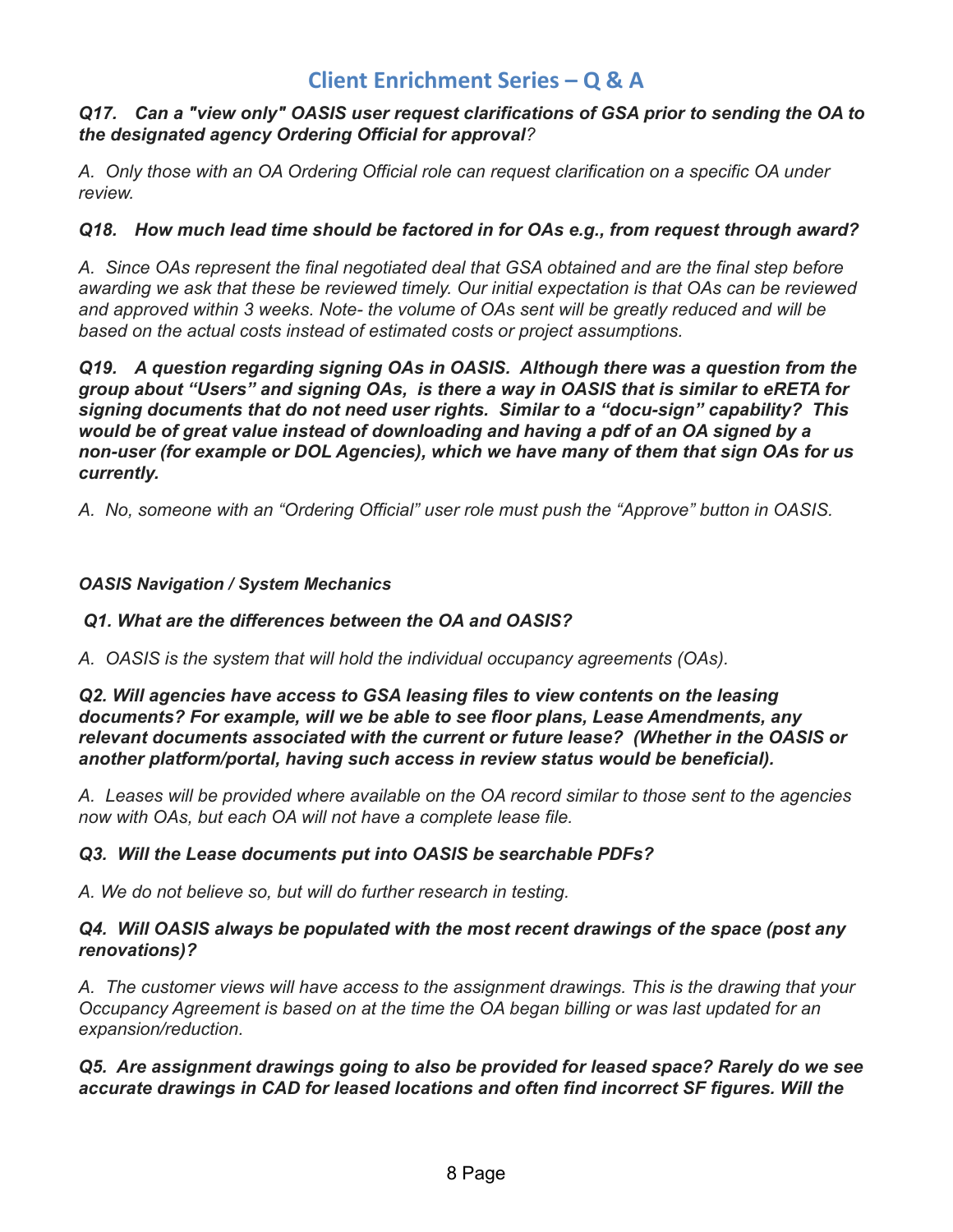#### *Assignment drawing be in CAD format? Will we be able to export these assignment drawings in AutoCAD?*

 *A. Drawings will not be available for the majority of our leased assignments. The lease contract specifies the OA square footage in leased drawings. In those cases where they are available, they will be included in the format provided.*

#### *Q6. Will there be an OASIS option to run electronic data pulls for automated comparisons? Thinking IT system to IT system communications.*

 *A. Currently we do not have plans to allow system-to-system communications. Users, including read-only, will have the ability to create reports and download the data into CSV/Excel file formats.*

#### *Q7. What kind of reports will we see from OASIS?*

A. OASIS has the ability to run queries on all data fields. Users can customize the information that  *is important to them and build excel reporting functions around that. Reports will be covered in training.*

### *Q8. Will OAs be available in any format besides pdf?*

A. No. The Occupancy Agreement will be in pdf. However there are reports that can be created to  *pull information in Excel format.*

#### *Q9. The sample format OA doesn't seem to show whether or not the OA is cancellable. Where would that exist?*

 *A. This will be shown on the OA. We can get further samples and mockups to show this designation.The OA will include a cancellable/non-cancellable designation that can be viewed in the module or on the downloadable OA summary document.*

#### *Q10. Will the OA Vacate Date align with the full term or firm term of the lease?*

 *A. Lease OAs will have expiration dates and they will match the full lease term.*

#### *Q11. Are the number of employee fields optional or mandatory fields?*

 *A. They are OA fields, there are three of them, and they are optional.*

#### *Q12. Would GSA be interested in tracking the number of Remote workers as well as teleworkers?Also, for employee tracking, does it include hybrid employees who enter the office part-time and telework for the balance of the time?*

 *A. GSA will provide more information on employee counts during training.*

#### *Q13. Where is Agency requested # of parking spaces recorded in OASIS?*

 *A. Agency-assigned number of parking spaces is part of the OA.*

#### *Q14. Will the Federal space OAs without an expiration date, have a date for the rate expiration we can use for an expiration date in our record system?*

 *A. Yes, rates will have expiration dates.*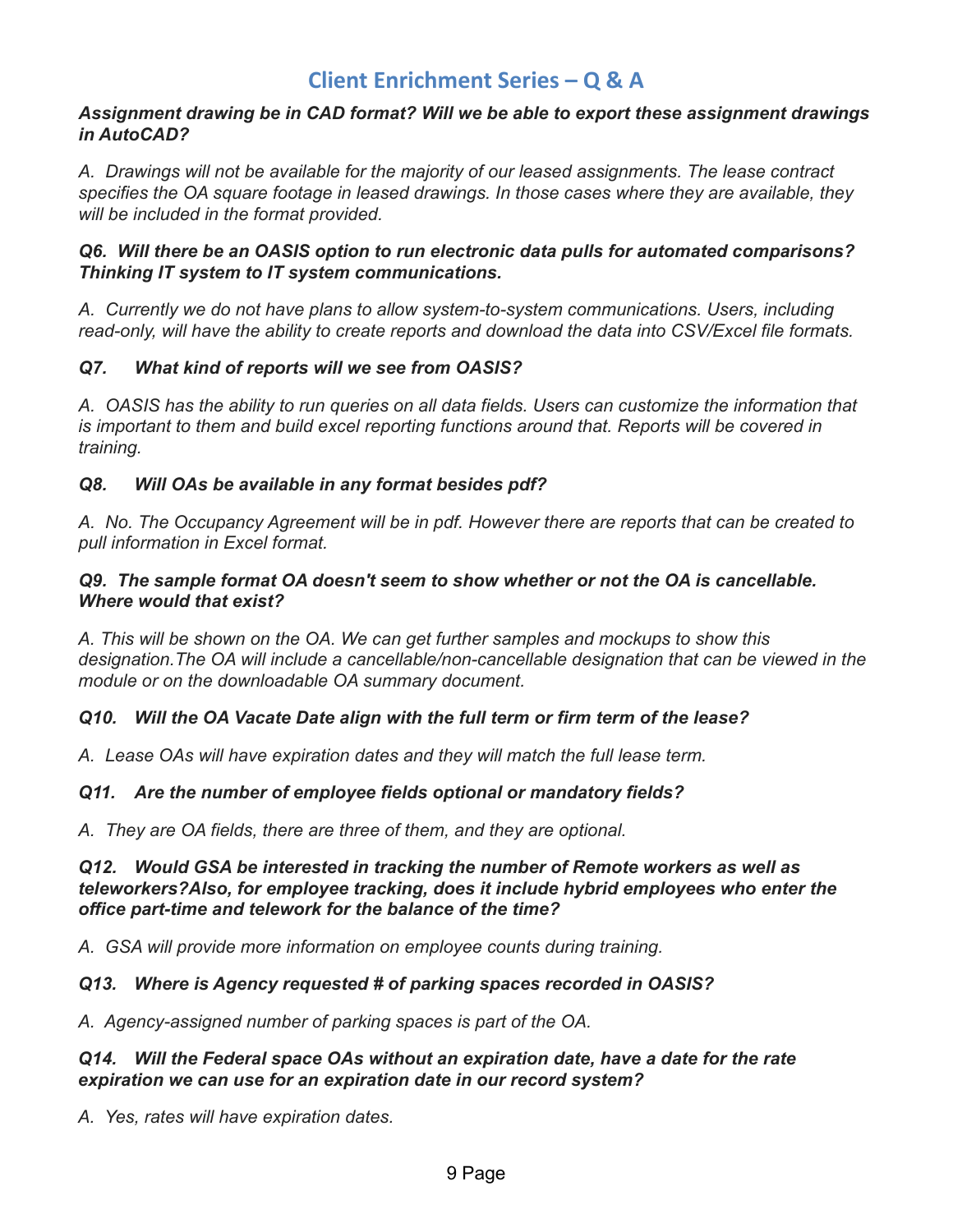#### *Q15. How do you get original signed OA agreements that were signed over ten years ago?*

 *A. Request them from your regional GSA contact.*

#### <span id="page-9-0"></span> *OASIS and Rent Estimates, Budgeting, Billing, and Rent on the Web (ROW)*

#### Q1. Will OASIS link to rent on the web? It would be great to get a copy of the OA when I look  *up rent on the web.*

 *A. Currently we do not have plans to integrate these systems.*

#### *Q2. Will rent estimate files (used for space budget requests) be available in OASIS?*

 *A. Currently we do not have plans to include rent estimate files in OASIS.*

#### *Q3. How do you reconcile basic billings for all of your agency basic billings for rent if there is no OA number on the bill?*

 *A. The bills will still display an individual OA number for each location.*

#### *Q4. Will future rent on an OA be available outside of the PDF version of the OA?*

A. Yes, future rent that is input into OASIS can be viewed within the system or on the pdf version of *the OA.*

 *Q5. Will this new system make the annual GSA OA Rent Estimate system more transparent and accountable for clients to better budget and project rent? The current system of being* notified a few weeks before the end of the FY via an email with no warning or any way to  *adequately forecast GSA's rent estimate determination is not truly ethical (from a business perspective) nor justifiable for agencies to make adequate budgeting.*

A. GSA releases the RentEst immediately after OMB approves it. OASIS will not affect the timing of  *the Rent Estimate.*

#### *Q6. Are there any sessions GSA or CES offers that are more transparent for clients to more adequately project these rent figures? Or any formulas we can use to estimate these increases which are typically very atypical in the manner in which they are applied?*

 *A. Yes. Please visit the Client Enrichment Series webpage link to CES [webpage.](https://www.gsa.gov/about-us/events-and-training/gsa-training-programs/training-for-federal-employees/client-enrichment-series) In the Presentation Archives section, scroll to find the Rent Estimates and Billing Process topic. There you will find the links to the presentation slides, presentation video and Q&As for the session held October 5, 2020.*

#### *Q7. Will updated OA summaries be issued prior to awarding lease amendments, for example LAs for renewals, extensions, increases in operating costs?*

A. Updated OA information will be available in OASIS to view but will not formally be sent for  *approval on these actions.*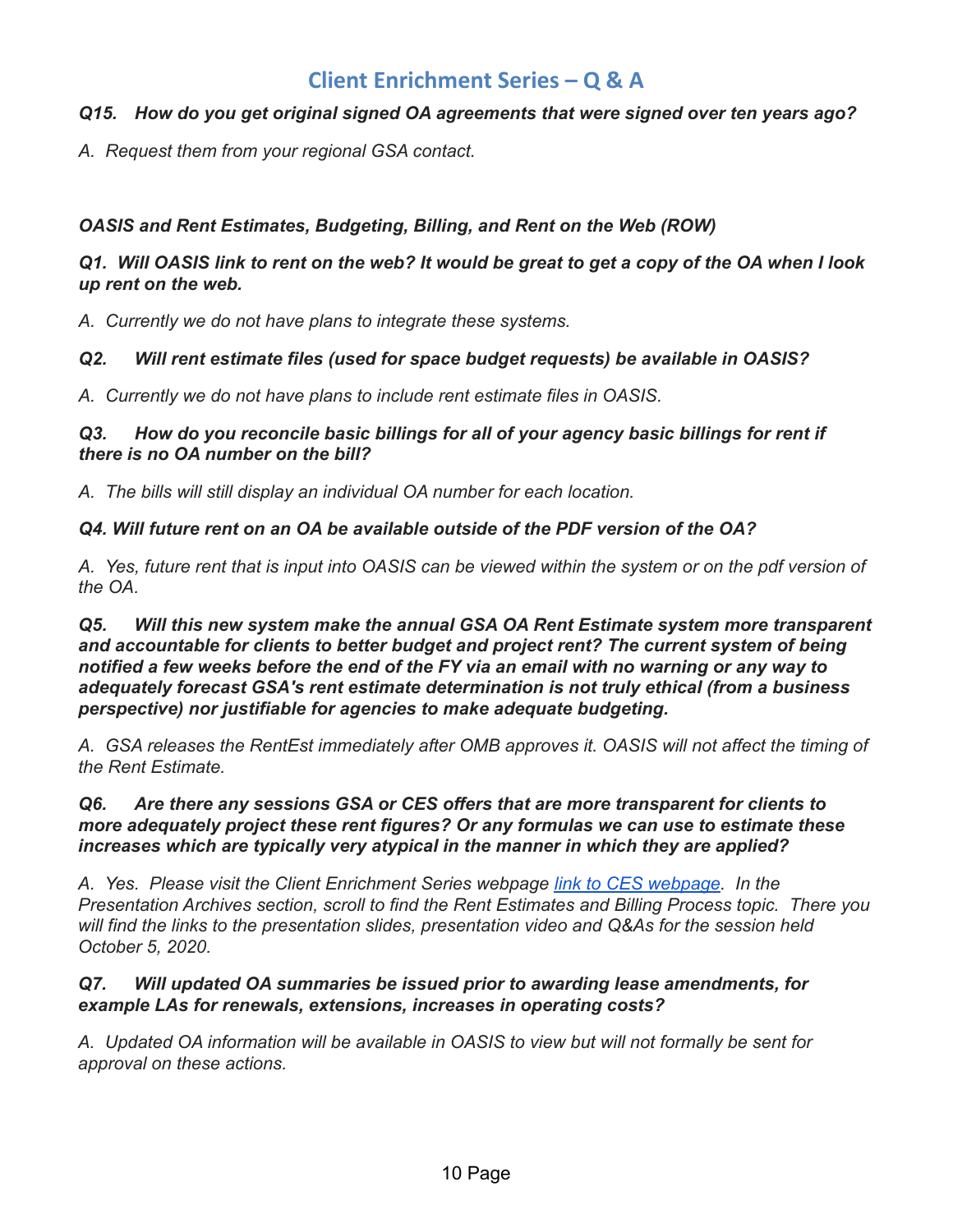#### *Q8. How will we estimate our rent if we don't receive the OA until finalization of billing terms? (ex 54) When and how will GSA provide budgetary estimates, for at least the rent, if not in draft OAs?*

 *A. The CPA will provide the initial estimate around 30 months prior to expiration for existing occupancies. After that mark, the Project Manager will provide updated project estimates based on identified changes and finalization of technical requirements. GSA is in the process of evaluating how this information will be shared in a consistent manner.*

#### *Q9. Will draft OA's or budgetary OA's still be provided and required to be approved before the project moves forward?*

 *A. No, you will only receive the award OA at the final offer stage.*

#### *Q10. So there will no longer be Proforma OAs?*

 *A. Correct.*

#### *Q11. Will the CPA reflect the proposed Amortized TI as well as the client amount needed for* space build out? Will the CPA capture the OA number that will be used for the OA once it is *awarded?*

A. No, at the time the CPA is created we will not have an OA number yet, but the CPA should have a CPA number assigned to if for any occupancy that expires in FY26 or later. That number will be consistent in that it will be formatted as follows: CPAWA00000 (CPA State Unique Number). It is our  *hope that this CPA number will allow customers to track projects until the new OA number is assigned.*

#### *Q12. Where is the TI allowance listed?*

 *A. Your TI Allowance will be first shown on the CPA, followed by any updates identified through development of the Technical Requirements, and then finally as part of your initial draft OA.*

#### Q13. Will there still be a way to see the difference in general vs custom TI amounts so we  *know which portion could be bought down?*

 *A. Both amounts of TI can be bought down per PBS Pricing Policy.*

#### *Q14. What is the start date of combining the TI General and TI Custom into one line? This will affect our automated system processing of rent postings.*

A. This will occur with the OASIS go live (scheduled for April 2023). We can discuss this with you  *further offline to explain how it will work on the technical side.*

#### *Q15. You mention combining Base and custom TIA. Will Agencies retain their custom TI Tier level, i.e., 2=20%, 3=30%, etc.?*

A. Yes, the TI allowances will remain the same. Any Base and Custom TI that is used will be  *combined and shown on the rent bill as a single rent line.*

 *Q16. Does the CPA include BY and BY+1 rent estimations? So for this year, would it include FY23 & FY24 rent estimates? We normally do not receive the rentest until late summer of the current year, which is too late for our internal/external budget submissions. DOJ has their*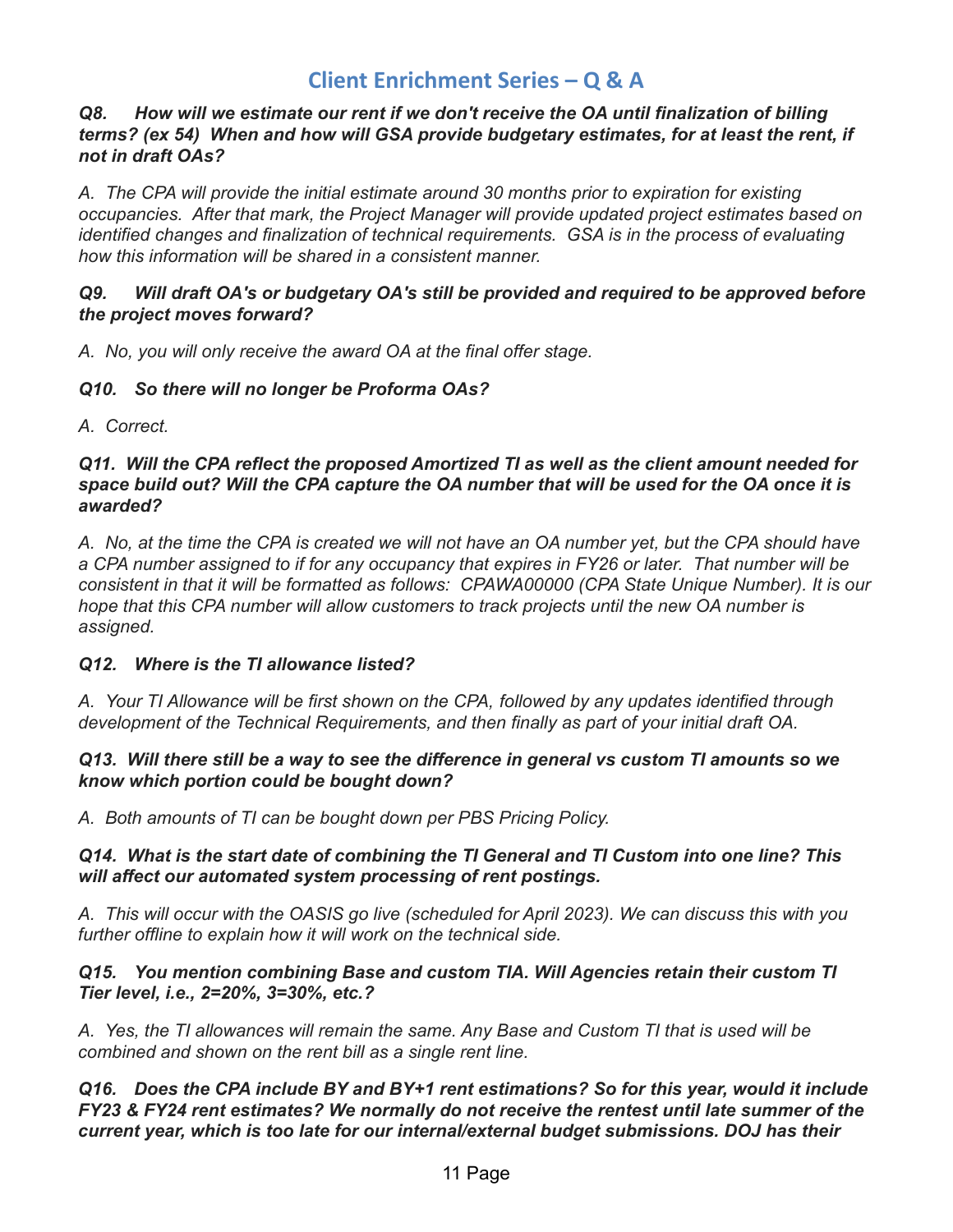#### *own internal rent management forecasting and billing system which is based solely around OA terms and rates.*

 *A. Some future rates, like shell step rents will be available in OASIS. However replacing owned rates cannot be added until the RentEst is approved.*

#### *Q17. What is the leading document for budgeting for outyears CPA or the OA?*

A. The OA can be used to help forecast currently billing OAs. The CPA assists in forecasting new or *replacing projects.*

#### *Q18. Can you give an example of how I would calculate projected rent for each FY till the end of the OA term with the information provided in OASIS?*

A. OASIS will list all finalized rates along with their effective and expiration dates. Users can take the static components such as shell and TI and combine them with a projected escalation factor for  *adjustable components such as operating and parking. We will include examples in training.*

#### *Q19. The current OA financial summary pages are useful for capturing Current/Prior Year adjustment detail - will that level of detail be available in OASIS?*

A. Yes, and more detail will be available! Customers will be able to access the billing adjustment  *information in OASIS and will be able to see the breakout between rent components if applicable* (i.e., if an OA is starting late rather than a BA for \$100k you'll see that \$60k was for 2 months of  *shell, \$25k was for 2 months operating costs, and \$15k was 2 months parking costs.*

#### *Q20. Will OASIS include Appraisals?*

 *A. OASIS will not include appraisal documents.*

#### Q21. How will the agency be able to see rate changes in the OA based on the lease? For  *example, if the shell increases in year 2, 4 and 6?*

 *A. OASIS will display all rates along with their effective and expiration dates.*

#### *Q22. Will the long-standing format of ROW (through Line I) remain the same or will we see changes?*

 *A. It remains the same with the exception that all TI will appear on line 2.*

#### *Q23. I liked the financial forecasting aspect of the current OA process - allowing us to work internally to fund and approve. Does GSA have an alternate method to help perform financial forecasting?*

 *A. The RentEst is our official rental forecast. We can provide additional information on how different rates adjust and the common escalation factors used by GSA.*

#### *Q24. How will GSA FIT OAs be handled in OASIS?*

A. FIT OAs will remain separate records with their own unique OA numbers and can be viewed in  *OASIS along with all other OAs.*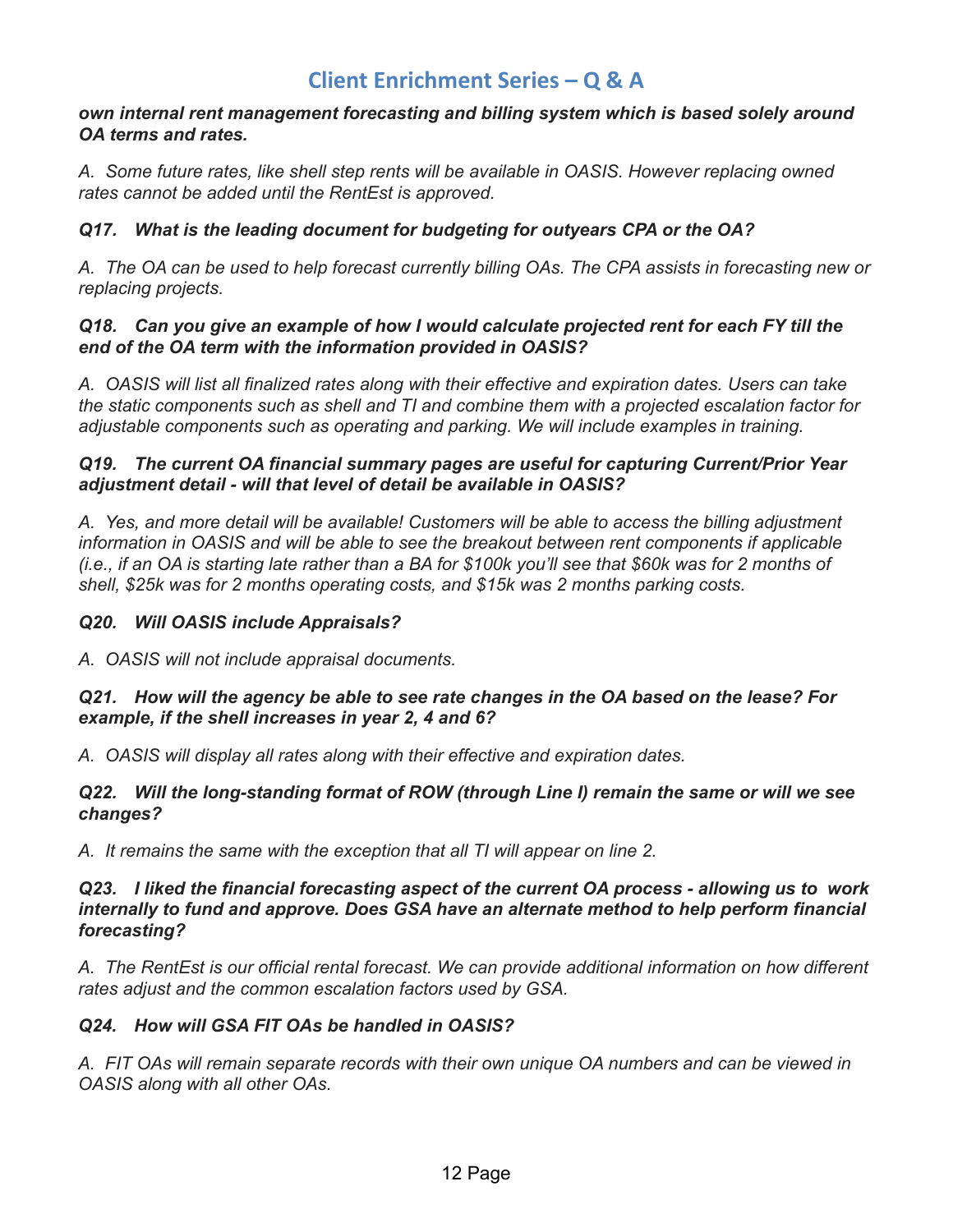#### *Q25. Will Spatial Data Management (SDM) changes in sq ft will be reflected in the OCT rent bill each year?*

 *A. When a building goes through the formal SDM remeasurement process, the changes will be held until October following the notice and budget period. Changes will only be made once every 10 years for SDM remeasurements. Individual agency space changes such as expansion or release projects will be reflected immediately upon completion.*

#### *Q26. When an OA expires, why is there a bill months later from GSA?*

A. The most common reason for this is a Real Estate Tax that is submitted by the local municipality. These are submitted in arrears and are passed on to the customer prorated for the period they were  *in the space.*

 *Q27. Part of our process for approving new OA's is to calculate the monthly/yearly costs, noting when TI's expire, shell or overhead increases, so that we can notify our agency about the overall rent increase. Please provide more information about the granular ways to identify all projected costs, to create a basis for comparison to the prior OA (GSA leased space when the rent goes up, even though location stays the same). There are special approvals necessary when rent exceeds 10% increase over the previous OA.*

A. All of these data fields are available in OASIS and reports can be run in excel. Excel queries and  *functions can be set up to compare data. All New Replacing, Superseding, and Succeeding leases will list the prior OA number.*

#### <span id="page-12-0"></span> *Releasing, Requesting and Non-Cancelable Space*

#### Q1. There was no mention of the use of OA Planners (SF 81) that can be used to release or  *acquire space? Please inform me.*

 *A. The space request process is not included in OASIS. Reductions in space must be submitted through OASIS. An OA Planner can be included but is not a GSA requirement.*

#### *Q2. Will the process change for space requests?*

 *A. No.*

#### *Q3. Once Notice to release space has been submitted, will the 1204 Condition Survey be attached as a document for that particular OA that the agency is no longer obligated?*

 *A. GSA is still developing the process for documenting reasons. However, once the Vacate Date is confirmed and entered by PBS the OA will close and remove the agency's responsibility for that space.*

#### Q4. *Q4. Will the CPA include information on why GSA has classified the OA as Non-Cancelable?*

A. Yes, it is on the CPA. If Non-Cancelable is selected, the reason will be noted on the CPA.